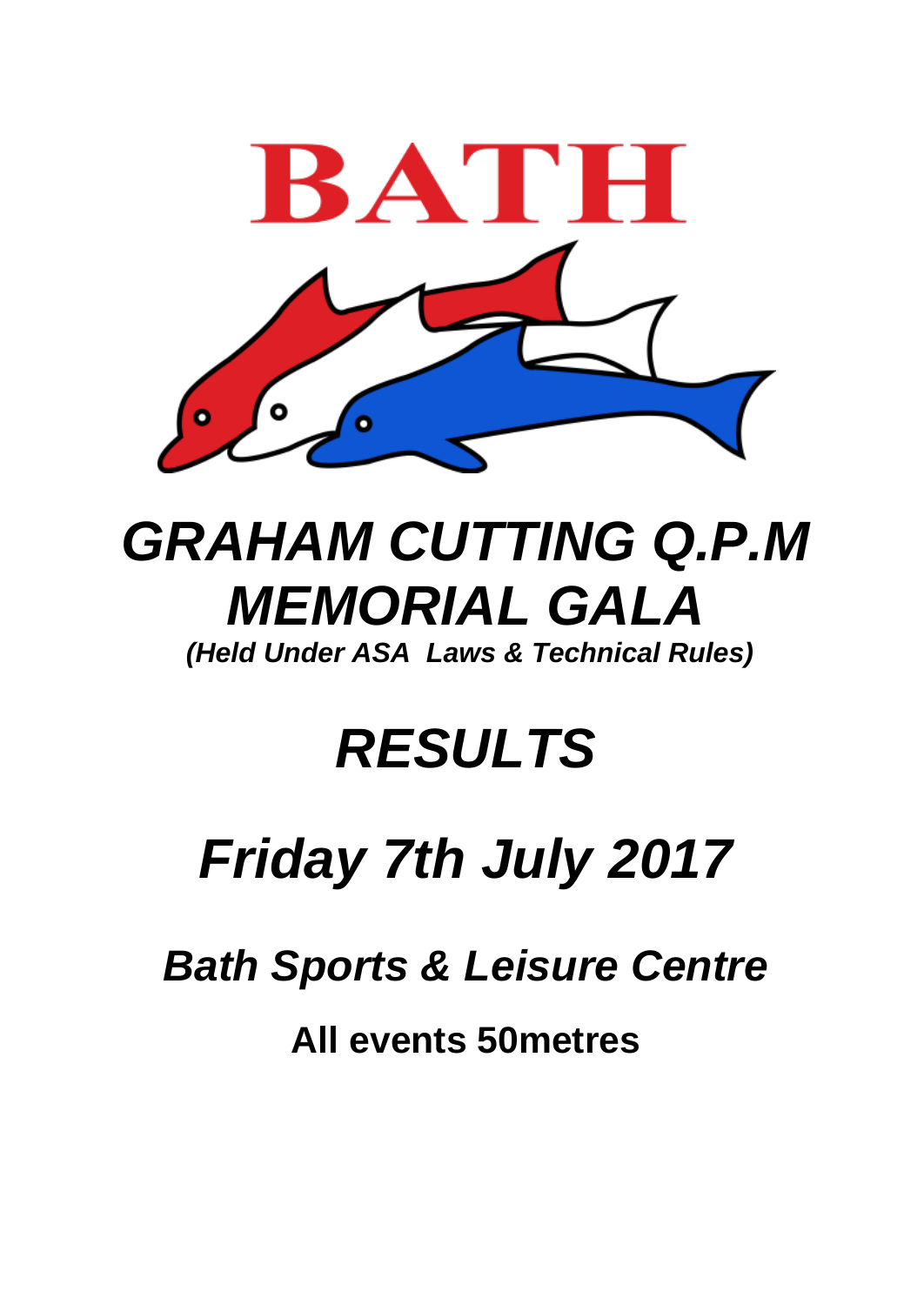



### **Gala Organisation**

- The gala is held under Amateur Swimming Association (ASA) rules.
- The Referee's decision is final.
- The one start rule will apply.
- Age Bands 9u, 10, 11, 12/13, 14/15, 16/17 & Over.
- Age as at 31 December 2017.
- There will be no finals.
- All events are Heat Declared Winner (HDW). Where there are more than six competitors per event, the race will be divided into heats. Times for each swimmer in each heat are taken into consideration and the swimmers with the fastest three times in each age band are declared the winners.
- Heats will be swum in multiple age bands.
- As far as possible all events will be seeded (i.e. Lanes 3 & 4 fastest, Lanes 2 & 5 next fastest, Lanes 1 & 6 next fastest again).

#### **Awards**

- Awards will be presented during the gala.
- Awards will be given in single age bands to the fastest 3 times (i.e. 9/10/11 years will swim together but awards will be presented to 1<sup>st</sup>, 2<sup>nd</sup> and 3<sup>rd</sup> in the 9u years age band, 1<sup>st</sup>, 2<sup>nd</sup> and 3<sup>rd</sup> in the 10 years age band,  $1^{st}$ ,  $2^{nd}$  and  $3^{rd}$  in the 11 years age band).



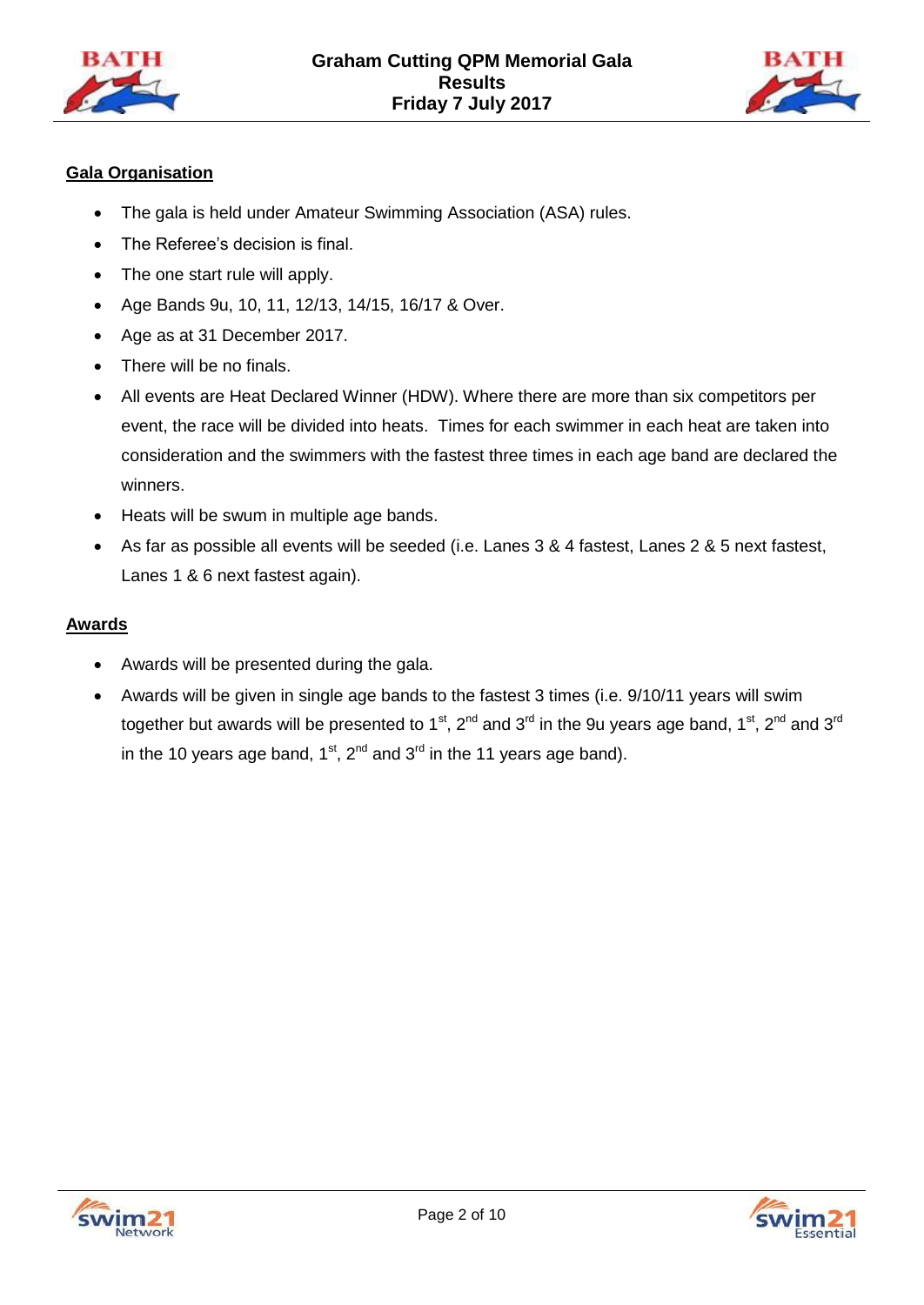



| <b>EVENT</b>            | <b>SEX</b>              | <b>AGE</b>      |                      | <b>Event Best Time At 2017</b>   |
|-------------------------|-------------------------|-----------------|----------------------|----------------------------------|
| 1                       | F                       | 9/10/11yrs      | 50m Backstroke       | 37.10 Alice Barton (2014)        |
| $\overline{2}$          | M                       | 9/10/11yrs      | 50m Backstroke       | 37.41 Lucas Lawman (2013)        |
| $\overline{3}$          | F                       | 12/13yrs        | 50m Breaststroke     | 38.32 Lily Booker (2014)         |
| 4                       | M                       | <b>12/13yrs</b> | 50m Breaststroke     | 36.59 Jasper Lye (2012)          |
| 5                       | F                       | 14/15yrs        | 50m Butterfly        | 31.32Lily Booker (2016)          |
| 6                       | M                       | 14/15yrs        | 50m Butterfly        | 28. 84 Tom Smith (2012)          |
| $\overline{7}$          | F                       | $16/17 + yrs$   | 50m Freestyle        | 27.52 Chloe Parnell (2009)       |
| $\overline{\mathbf{8}}$ | $\overline{\mathsf{M}}$ | 16/17+yrs       | <b>50m Freestyle</b> | 25.53 Sam Long (2017)            |
| 9                       | F                       | 9/10/11yrs      | 50m Breaststroke     | 44.01 Stacey Tadd (2000)         |
| 10                      | M                       | 9/10/11yrs      | 50m Breaststroke     | 41.29 Jasper Lye (2010)          |
| 11                      | F                       | <b>12/13yrs</b> | 50m Butterfly        | 34.43 Lily Booker (2014)         |
| 12                      | M                       | <b>12/13yrs</b> | 50m Butterfly        | 32.07 Tom Smith (2010)           |
| 13                      | F                       | <b>14/15yrs</b> | <b>50m Freestyle</b> | <b>29.25 Holly Curtis (2017)</b> |
| 14                      | M                       | 14/15yrs        | 50m Freestyle        | 25.56 Max Granger (2012)         |
| 15                      | F                       | $16/17 + yrs$   | 50m Backstroke       | 33.25 Rebecca Cornish (2009)     |
| 16                      | M                       | $16/17 + yrs$   | 50m Backstroke       | 29.66 Jasper Lye (2016)          |
| 17                      | F                       | 9/10/11yrs      | 50m Butterfly        | 36.66 Laura McNab (2012)         |
| 18                      | $\overline{\mathsf{M}}$ | 9/10/11yrs      | <b>50m Butterfly</b> | 35.94 Frankie Samways (2017)     |
| 19                      | F                       | 12/13yrs        | 50m Freestyle        | 30.90 Laura McNab (2012)         |
| 20                      | M                       | 12/13yrs        | 50m Freestyle        | 27.88 Tom Smith (2010)           |
| 21                      | F                       | 14/15yrs        | 50m Backstroke       | 33.31 Emma Oliver (2005)         |
| 22                      | M                       | 14/15yrs        | 50m Backstroke       | 30.05 Tom Smith (2011)           |
| 23                      | F                       | $16/17 + yrs$   | 50m Breaststroke     | 36.84 Sophie Shaw (2005)         |
| 24                      | M                       | $16/17 + yrs$   | 50m Breaststroke     | 31.81 Jasper Lye (2016)          |
| 25                      | F                       | 9/10/11yrs      | 50m Freestyle        | 31.50 Laura McNab (2012)         |
| 26                      | M                       | 9/10/11yrs      | 50m Freestyle        | 32.31 Lucas Lawman (2013)        |
| 27                      | F                       | 12/13yrs        | 50m Backstroke       | 35.56 Emma Oliver (2004)         |
| 28                      | M                       | 12/13yrs        | 50m Backstroke       | 33.60 Tom Smith (2010)           |
| 29                      | F                       | 14/15yrs        | 50m Breaststroke     | 35.99 Lily Booker (2016)         |
| 30                      | M                       | 14/15yrs        | 50m Breaststroke     | 34.02 Jasper Lye (2014)          |
| 31                      | F                       | $16/17 + yrs$   | 50m Butterfly        | 28.62 Sophie Purnell (2012)      |
| 32                      | M                       | $16/17 + yrs$   | 50m Butterfly        | 26.21 Ryan Gay (2011)            |

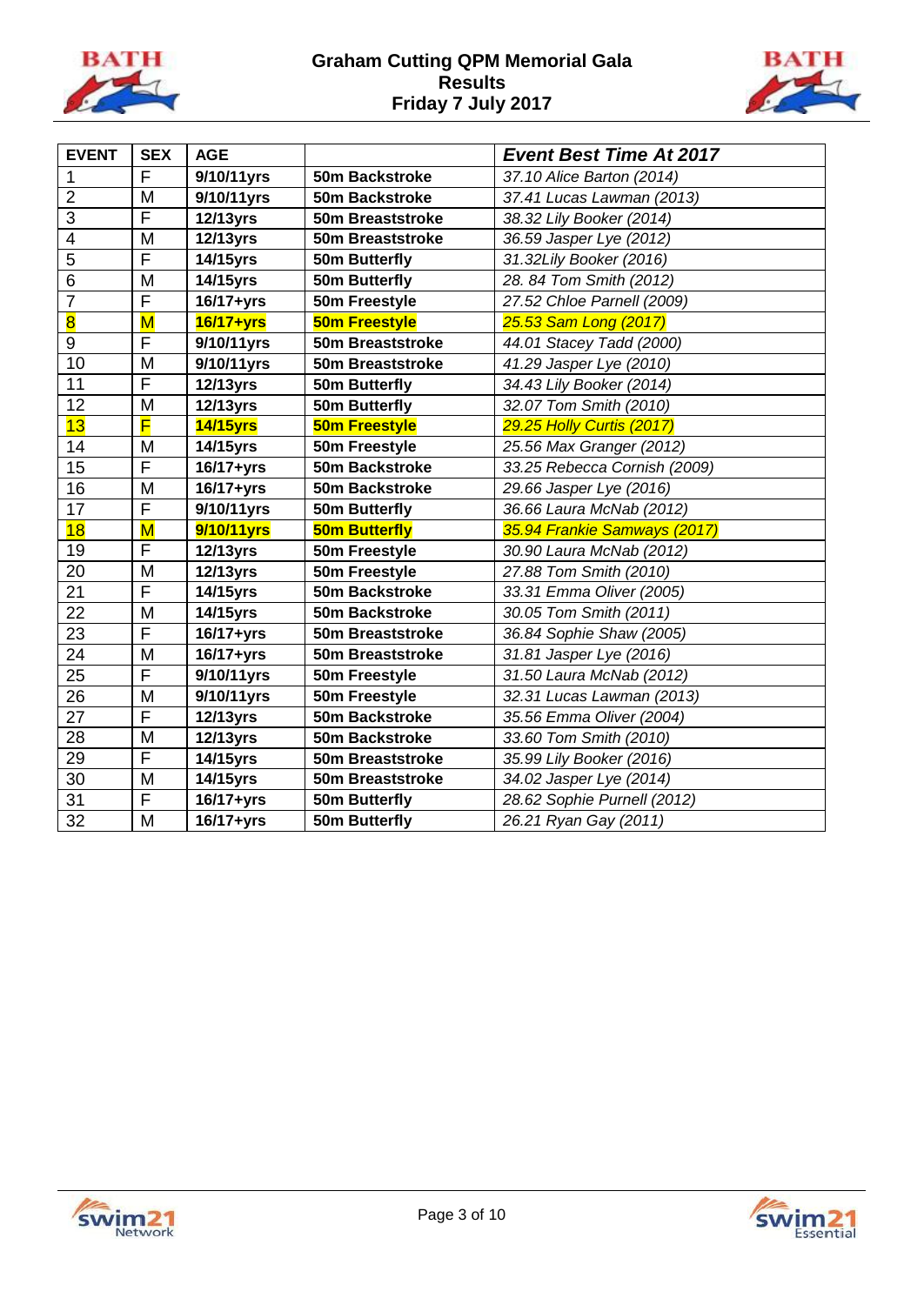



|                  | Event # 1 Women 50 Back 11 & Under    | Age      | <b>PB Improvement</b> |
|------------------|---------------------------------------|----------|-----------------------|
| 40.44S           | Sue, Shania                           | 11       | 1.88                  |
| 41.56S           | Lang, Charlotte E.                    | 10       | $-1.63$               |
| 42.37S           | Wood, Talulla                         | 11       | $-1.35$               |
| 43.09S           | Saunders, Ava                         | 11       | $-6.78$               |
| 45.40S           | Olesen, Phoebe L.                     | 10       | 1.60                  |
| 47.57S           | Coppard, Abi                          | 10       | $-2.50$               |
| 50.56S           | Thompson, Freya                       | 10       | 0.40                  |
| 51.88S           | Sullivan, Ava R.                      | 11       | ---                   |
| 51.96S           | Jauss, Hannah                         | 11       | $-10.48$              |
| 52.34S           | Maclean, Sophie J.                    | 9        | $-4.07$               |
| 52.49S           | Gresham, Ellie E.                     | 11       | $-2.54$               |
| 52.95S           | Wyber, Lily                           | 10       |                       |
| 52.95S           | Burns, Mary E.                        | 10       | ---                   |
| 53.35S           | Heywood, Beth                         | 9        | $-0.53$               |
| 53.88S           | Hamnett, Ella                         | 10       |                       |
| 56.40S           | Marshall, Lilianna                    | 9        |                       |
| 56.64S           | Hawkins, Ophelia                      | 10       | ---                   |
| 56.64S           | Jackson, Fern                         | 11       | $-11.35$              |
| 59.21S           | Bailey, Sophia M.                     | 10       |                       |
| 1:00.30S         | Jackson, Mae                          | 9        |                       |
| 1:00.47S         | Emptage, Rebecca                      | 11       | $-7.09$               |
| 1:00.79S         | Talks, Ella                           | 11       |                       |
| 1:00.93S         | Sykes, Beth T.                        | 9        |                       |
| 1:01.75S         | Malkin, Leia                          | 10       |                       |
|                  |                                       |          |                       |
|                  | Event # 2 Men 50 Back 11 & Under      | Age      | <b>PB Improvement</b> |
| 38.66S           | Samways, Francis                      | 11       | $-6.37$               |
| 41.00S           | Maclean, Ben                          | 11       | $-0.10$               |
| 45.56S           | Crouch, Thomas                        | 11       | 0.84                  |
| 55.13S           | Coppard, Ben                          | 9        | $-1.06$               |
| 57.74S           | Moloney, George                       | 8        |                       |
| 58.06S           | Liu, Tom                              | 9        |                       |
| 1:00.46S         | Timmins, Noah                         | 8        |                       |
| 1:23.47S         | Elbadawy, Momen                       | 11       |                       |
| 1:23.59S         | Alkasab, Amr                          | 10       |                       |
|                  | Event # 3 Women 50 Breast 12-13       | Age      | <b>PB Improvement</b> |
| 41.91S           | Thompson, Georgia                     | 13       | $-0.83$               |
| 42.06S           | Gifford, Grace                        | 12       | $-1.29$               |
| 45.94S           | Maclean, Emily L.                     | 13       | $-1.22$               |
| 47.78S           | Emptage, Charlotte                    | 12       | $-7.32$               |
| 48.60S           | Gillett, Maisie                       | 12       | $-4.90$               |
| 48.85S           | Bryson, Amelia                        | 13       | $-0.53$               |
| 48.85S           | Righton, Amber                        | 12       | $-5.56$               |
| 51.90S           | Enright, Lily                         | 13       | 1.40                  |
| 54.79S           | Faucompre, Emma                       | 13       | $-4.12$               |
| 55.00S<br>59.43S | Kuhlman, Rebecca J.<br>Bailey, Lauren | 12<br>12 |                       |



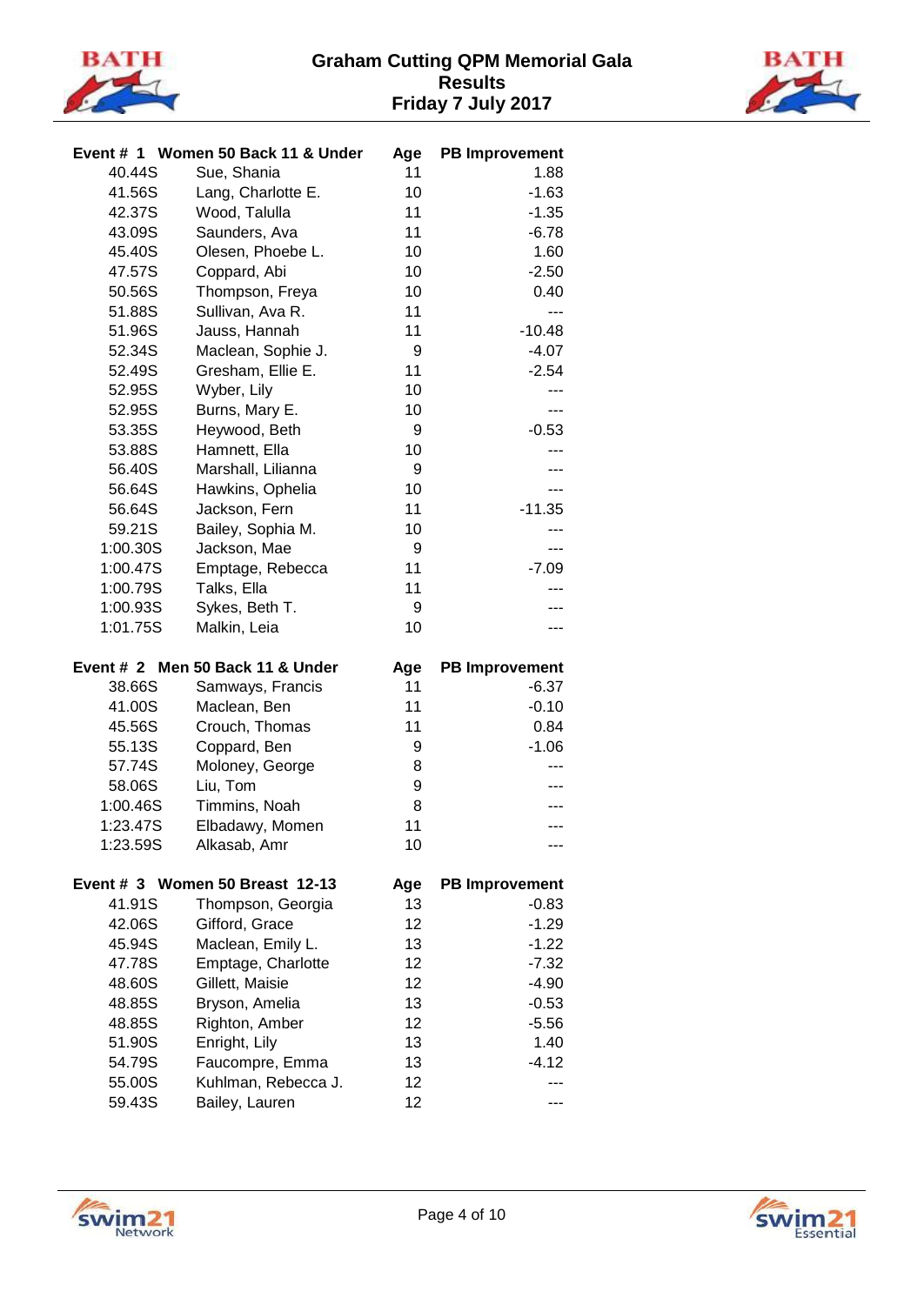



|          | Event # 4 Men 50 Breast 12-13        | Age | <b>PB Improvement</b> |
|----------|--------------------------------------|-----|-----------------------|
| 42.50S   | Hawkins, Tobias G.                   | 13  | $-0.38$               |
| 44.50S   | Smith, Oliver J.                     | 13  | $-2.47$               |
| 46.75S   | Banks, Ralph                         | 12  |                       |
| 47.14S   | Adams, Daniel                        | 12  | $-0.82$               |
| 49.65S   | Shardlow, William                    | 12  | 0.49                  |
| 51.47S   | Smith, Daniel A.                     | 12  | $-3.19$               |
| 52.60S   | Brake, Elliott H.                    | 12  | 1.43                  |
| 56.56S   | Cranch, Stan                         | 12  | 1.27                  |
| 1:58.35S | Elbadawy, Islam                      | 12  | ---                   |
|          | Event # 5 Women 50 Fly 14-15         | Age | <b>PB Improvement</b> |
| 32.57S   | Curtis, Holly                        | 15  | $-1.20$               |
| 33.03S   | Cranch, Molly                        | 14  | $-0.91$               |
| 34.33S   | Gresham, Darcy F.                    | 15  | 1.00                  |
| 34.69S   | Hill, Stephanie M.                   | 14  | 0.28                  |
| 35.69S   | Carter, Beth                         | 15  | 0.47                  |
| 38.35S   | Peach, Maja Z.                       | 14  | $-1.41$               |
| 38.51S   | Crouch, Sophie A.                    | 15  | 2.61                  |
| 40.19S   | Banks, Hannah                        | 15  | 1.23                  |
|          | Event # 6 Men 50 Fly 14-15           | Age | <b>PB Improvement</b> |
| 35.84S   | John, Ben                            | 15  | 0.79                  |
| 37.59S   | Tabbu, Carl J.                       | 14  | $-0.04$               |
|          | Event # 7 Women 50 Free 16 & Over    | Age | <b>PB Improvement</b> |
| 34.03S   | White, Lauren A.                     | 16  | 0.50                  |
| 34.65S   | O'Connell, Charlotte                 | 16  | $-1.66$               |
|          | Event # 8 Men 50 Free 16 & Over      | Age | <b>PB Improvement</b> |
| 25.53S   | Long, Sam                            | 26  |                       |
| 26.10S   | Smith, Benjamin                      | 20  | $-0.27$               |
| 26.75S   | Bridgewood, Tim                      | 22  | ---                   |
| 28.56S   | Oliver, Harry D.                     | 23  | 0.09                  |
| 30.13S   | Workman, Andrew                      | 50  | $-0.76$               |
|          | Event # 9 Women 50 Breast 11 & Under | Age | <b>PB Improvement</b> |
| 45.29S   | Coppard, Abi                         | 10  | 0.73                  |
| 45.72S   | Lang, Charlotte E.                   | 10  | $-6.09$               |
| 48.83S   | Sue, Shania                          | 11  | $-2.15$               |
| 52.88S   | Olesen, Phoebe L.                    | 10  | 1.44                  |
| 52.91S   | Luker, Imogen                        | 10  | $-1.36$               |
| 53.06S   | Gresham, Ellie E.                    | 11  | 1.89                  |
| 53.06S   | Wood, Talulla                        | 11  | $-0.86$               |
| 55.28S   | Harvey, Imogen B.                    | 11  |                       |
| 55.49S   | Jauss, Hannah                        | 11  | $-0.52$               |
| 55.49S   | Saunders, Ava                        | 11  | $-2.28$               |
| 56.75S   | Emptage, Rebecca                     | 11  | $-1.57$               |
| 57.72S   | Heywood, Beth                        | 9   | $-2.34$               |
| 57.82S   | Wyber, Lily                          | 10  |                       |
| 58.26S   | Hamnett, Ella                        | 10  | ---                   |



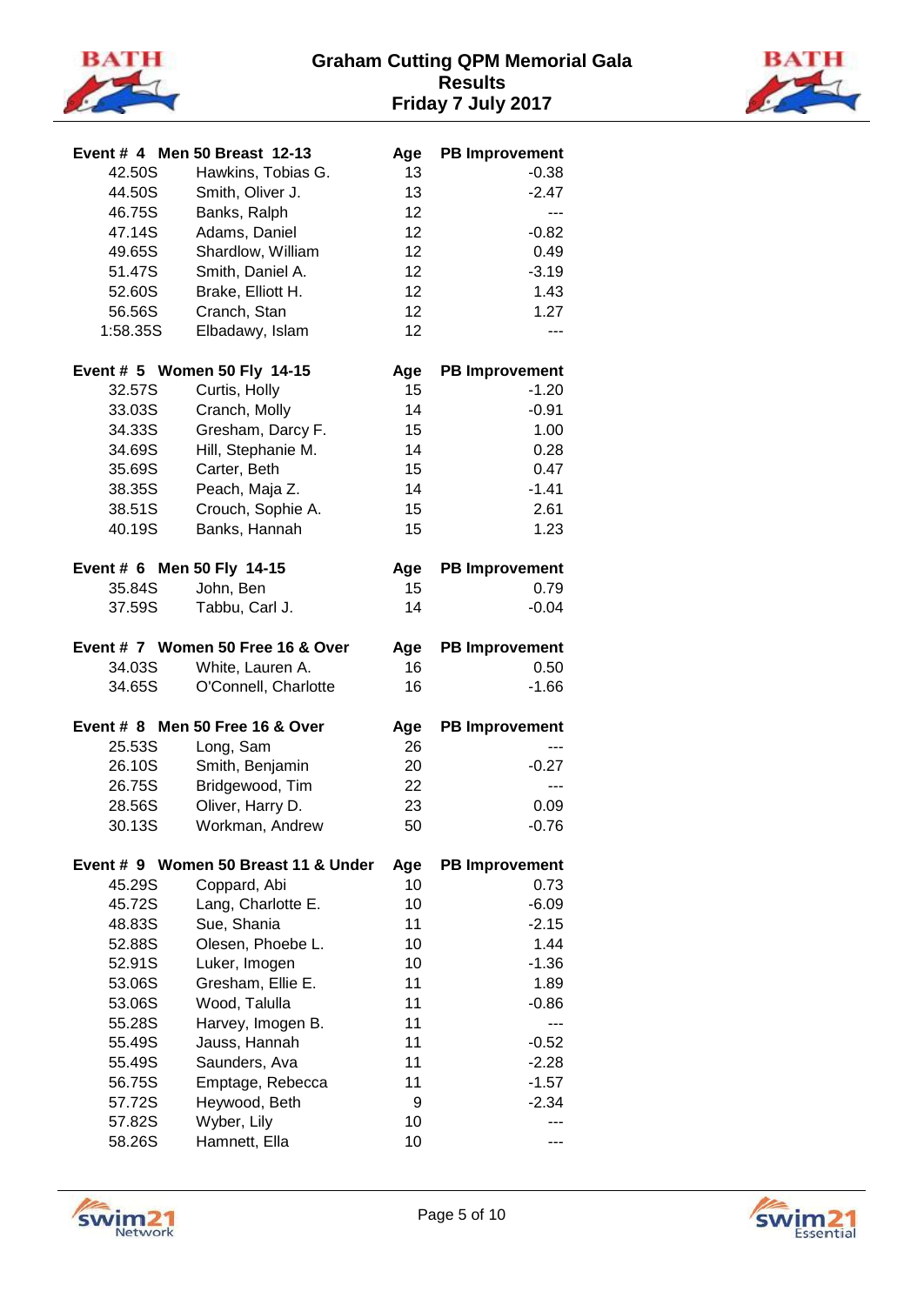



| 58.78S                     | Marshall, Lilianna                    | 9        | ---                   |
|----------------------------|---------------------------------------|----------|-----------------------|
| 1:00.65S                   | Jackson, Fern                         | 11       | $-7.51$               |
| 1:01.09S                   | Thompson, Freya                       | 10       | $-2.91$               |
| 1:01.22S                   | Sullivan, Ava R.                      | 11       | ---                   |
| 1:01.91S                   | Maclean, Sophie J.                    | 9        | 1.72                  |
| 1:02.96S                   | Hawkins, Ophelia                      | 10       |                       |
| 1:03.06S                   | Talks, Ella                           | 11       |                       |
| 1:06.11S                   | Jackson, Mae                          | 9        |                       |
| 1:06.44S                   | Bailey, Sophia M.                     | 10       |                       |
| 1:06.53S                   | Malkin, Leia                          | 10       |                       |
| 1:07.72S                   | Sykes, Beth T.                        | 9        |                       |
|                            | Event #10 Men 50 Breast 11 & Under    | Age      | <b>PB Improvement</b> |
| 46.44S                     | Samways, Francis                      | 11       | $-0.38$               |
| 52.16S                     |                                       | 11       | $-1.82$               |
|                            | Crouch, Thomas                        |          |                       |
| 52.91S                     | Maclean, Ben                          | 11       | $-2.24$               |
| 59.10S                     | Liu, Tom                              | 9        |                       |
| 1:00.28S                   | Moloney, George                       | 8        |                       |
| 1:02.87S                   | Frere, Joshua B.                      | 9        |                       |
| 1:07.59S                   | Coppard, Ben                          | 9        | $-3.18$               |
| 1:11.46S                   | Timmins, Noah                         | 8        |                       |
| 1:33.88S                   | Elbadawy, Momen                       | 11       |                       |
| 2:01.60S                   | Alkasab, Amr                          | 10       |                       |
|                            | Event #11 Women 50 Fly 12-13          | Age      | <b>PB Improvement</b> |
| 36.44S                     | Thompson, Georgia                     | 13       | $-0.87$               |
|                            |                                       |          |                       |
| 37.02S                     | Gifford, Grace                        | 12       | $-1.14$               |
| 38.63S                     | Maclean, Emily L.                     | 13       | 0.09                  |
| 43.00S                     | Emptage, Charlotte                    | 12       | $-0.70$               |
| 44.50S                     |                                       | 13       | 1.34                  |
|                            | Bryson, Amelia                        |          |                       |
| 45.32S                     | Righton, Amber                        | 12       | $-2.02$               |
| 49.12S                     | Enright, Lily                         | 13       | $-2.47$               |
| 49.44S                     | Faucompre, Emma                       | 13       | $-17.51$              |
| 52.53S<br>52.53S           | Bailey, Lauren<br>Kuhlman, Rebecca J. | 12<br>12 |                       |
|                            |                                       |          |                       |
| Event #12 Men 50 Fly 12-13 |                                       | Age      | <b>PB Improvement</b> |
| 39.81S                     | Smith, Oliver J.                      | 13       | 0.51                  |
| 42.31S                     | Banks, Ralph                          | 12       | $-3.23$               |
| 42.39S                     | Adams, Daniel                         | 12       | $-0.97$               |
| 45.63S                     | Shardlow, William                     | 12       | 2.44                  |
| 46.22S                     | Brake, Elliott H.                     | 12       | 2.42                  |
| 50.65S                     | Cranch, Stan                          | 12       | 0.68                  |
| 52.34S                     | Smith, Daniel A.                      | 12       | 2.58                  |
| <b>DQ</b>                  | Elbadawy, Islam                       | 12       | ---                   |
|                            | Event #13 Women 50 Free 14-15         | Age      | <b>PB Improvement</b> |
| 29.25S                     | Curtis, Holly                         | 15       | $-0.15$               |
| 30.44S                     | Carter, Beth                          | 15       | 0.68                  |
| 30.50S<br>31.34S           | Cranch, Molly<br>Hill, Stephanie M.   | 14       | 0.23                  |



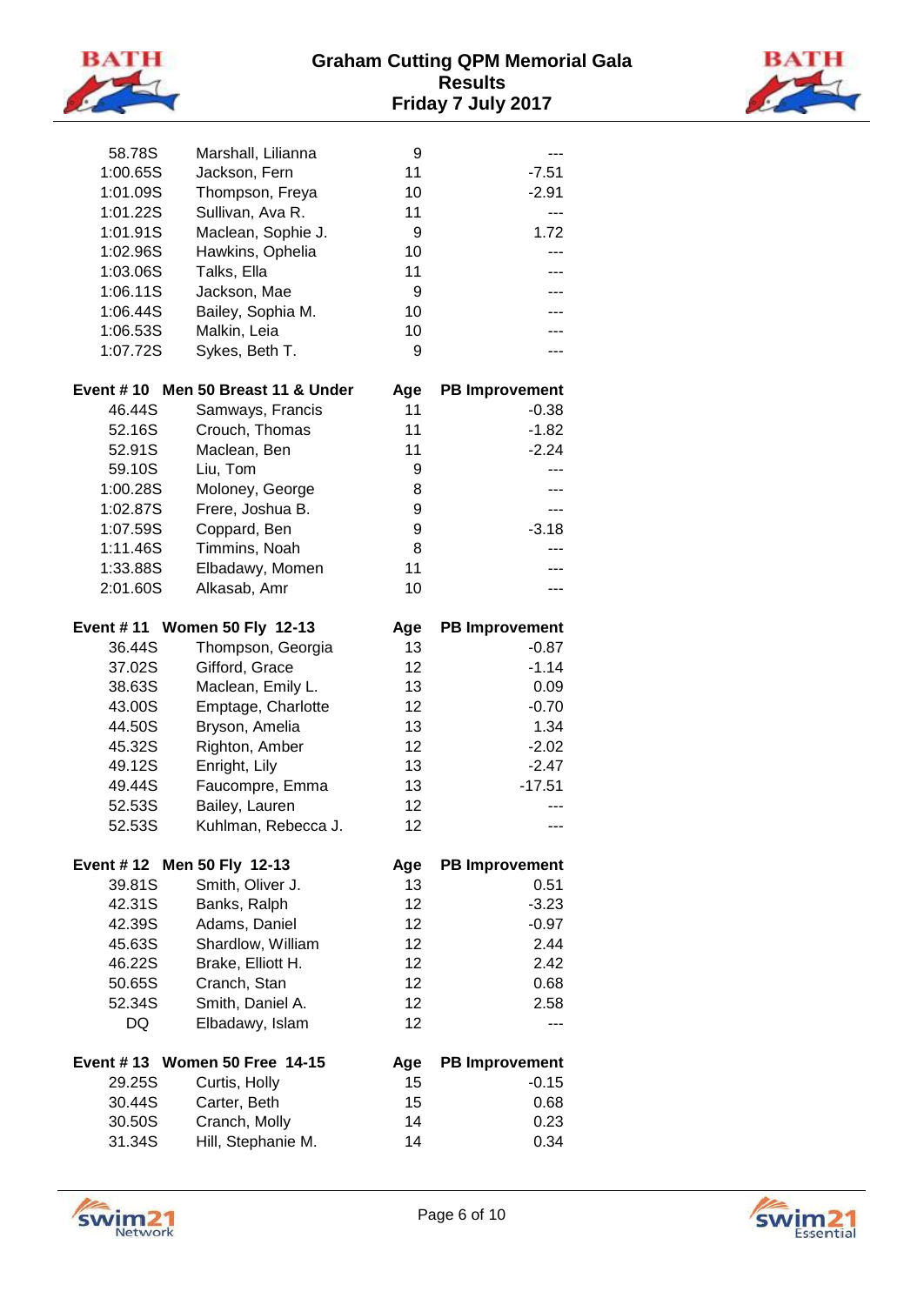



| 31.67S           | Crouch, Sophie A.                 | 15  | 0.69                  |
|------------------|-----------------------------------|-----|-----------------------|
| 31.72S           | Gresham, Darcy F.                 | 15  | 1.74                  |
| 33.85S           | Banks, Hannah                     | 15  | 1.10                  |
| 35.19S           | Peach, Maja Z.                    | 14  | 1.21                  |
|                  | Event #14 Men 50 Free 14-15       | Age | <b>PB Improvement</b> |
| 30.12S           | John, Ben                         | 15  | $-0.19$               |
| 30.25S           | Tabbu, Carl J.                    | 14  | $-0.31$               |
|                  | Event #15 Women 50 Back 16 & Over | Age | <b>PB Improvement</b> |
| 39.00S           | O'Connell, Charlotte              | 16  | $-3.96$               |
| 41.19S           | White, Lauren A.                  | 16  | 0.87                  |
|                  | Event #16 Men 50 Back 16 & Over   | Age | <b>PB Improvement</b> |
| 31.66S           | Long, Sam                         | 26  |                       |
| 31.84S           | Oliver, Harry D.                  | 23  | $-0.55$               |
| 32.32S           | Bridgewood, Tim                   | 22  | ---                   |
| 32.56S           | Smith, Benjamin                   | 20  | 0.86                  |
|                  | Event #17 Women 50 Fly 11 & Under | Age | <b>PB Improvement</b> |
| 38.84S           | Sue, Shania                       | 11  | 0.77                  |
| 41.18S           | Lang, Charlotte E.                | 10  | 1.68                  |
| 41.82S           | Wood, Talulla                     | 11  | $-2.02$               |
| 45.69S           | Coppard, Abi                      | 10  | $-3.37$               |
| 47.16S           | Saunders, Ava                     | 11  | $-0.06$               |
| 48.46S           | Olesen, Phoebe L.                 | 10  | $-10.83$              |
| 52.47S           | Sullivan, Ava R.                  | 11  |                       |
| 55.60S           | Hamnett, Ella                     | 10  |                       |
| 56.51S           | Wyber, Lily                       | 10  |                       |
| 57.66S           | Jackson, Mae                      | 9   | ---                   |
| 58.19S           | Gresham, Ellie E.                 | 11  | $-2.91$               |
| 58.97S           | Jackson, Fern                     | 11  | $-31.06$              |
| 59.69S           | Maclean, Sophie J.                | 9   | ---                   |
| 1:01.27S         | Heywood, Beth                     | 9   | $-18.14$              |
| 1:02.87S         | Hawkins, Ophelia                  | 10  | $---$                 |
| 1:05.37S         | Emptage, Rebecca                  | 11  | $-7.04$               |
| 1:08.60S         | Talks, Ella                       | 11  |                       |
| 1:10.10S         | Malkin, Leia                      | 10  |                       |
| 1:23.47S         | Sykes, Beth T.                    | 9   |                       |
| <b>Event #18</b> | Men 50 Fly 11 & Under             | Age | <b>PB Improvement</b> |
| 35.94S           | Samways, Francis                  | 11  | $-3.16$               |
| 44.26S           | Maclean, Ben                      | 11  | 2.82                  |
| 50.51S           | Moloney, George                   | 8   | ---                   |
| 51.78S           | Crouch, Thomas                    | 11  | 0.33                  |
| 1:00.66S         | Liu, Tom                          | 9   |                       |
| 1:07.78S         | Frere, Joshua B.                  | 9   |                       |
| 1:12.63S         | Coppard, Ben                      | 9   |                       |
| 2:07.97S         | Elbadawy, Momen                   | 11  |                       |



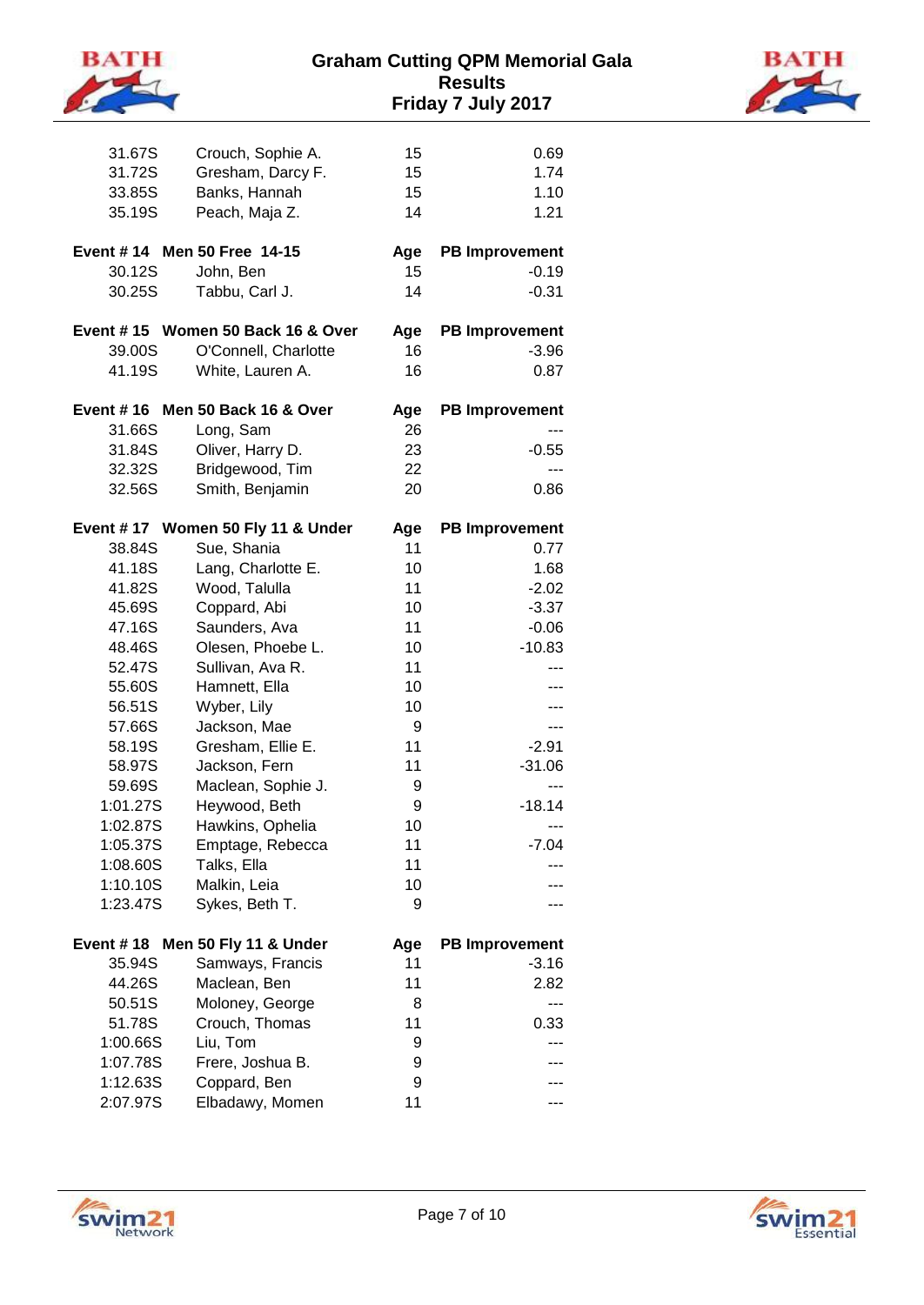



|                  | Event #19 Women 50 Free 12-13       | Age      | <b>PB Improvement</b> |
|------------------|-------------------------------------|----------|-----------------------|
| 31.72S           | Thompson, Georgia                   | 13       | $-0.24$               |
| 32.50S           | Gifford, Grace                      | 12       | $-1.36$               |
| 34.07S           | Maclean, Emily L.                   | 13       | $-0.07$               |
| 34.90S           | Bryson, Amelia                      | 13       | $-2.01$               |
| 36.78S           | Enright, Lily                       | 13       | $-0.87$               |
| 37.38S           | Emptage, Charlotte                  | 12       | 0.02                  |
| 39.35S           | Righton, Amber                      | 12       | $-6.03$               |
| 40.38S           | Bailey, Lauren                      | 12       | ---                   |
| 40.69S           | Kuhlman, Rebecca J.                 | 12       | ---                   |
| 41.47S           | Gillett, Maisie                     | 12       | $-3.27$               |
| 45.02S           | Faucompre, Emma                     | 13       | $-10.72$              |
|                  | Event # 20 Men 50 Free 12-13        | Age      | <b>PB Improvement</b> |
| 32.70S           | Adams, Daniel                       | 12       | 1.08                  |
| 33.56S           | Hawkins, Tobias G.                  | 13       | ---                   |
| 33.62S           | Smith, Oliver J.                    | 13       | 0.13                  |
| 35.03S           | Shardlow, William                   | 12       | 1.86                  |
| 35.59S           | Brake, Elliott H.                   | 12       | $-1.21$               |
| 35.88S           | Banks, Ralph                        | 12       | $-1.20$               |
| 37.12S           | Cranch, Stan                        | 12       | 1.17                  |
| 40.63S           | Smith, Daniel A.                    | 12       | 0.17                  |
| 1:19.06S         | Elbadawy, Islam                     | 12       |                       |
|                  |                                     |          |                       |
|                  | Event # 21 Women 50 Back 14-15      | Age      | <b>PB Improvement</b> |
| 35.82S           | Cranch, Molly                       | 14       | $-0.02$               |
| 36.16S           | Curtis, Holly                       | 15       | $-0.65$               |
| 36.73S           | Crouch, Sophie A.                   | 15       | 0.36                  |
| 37.34S           | Carter, Beth                        | 15       | $-0.13$               |
| 38.59S           | Hill, Stephanie M.                  | 14       | 0.36                  |
| 39.94S           | Gresham, Darcy F.                   | 15       | 3.66                  |
| 40.96S           | Peach, Maja Z.                      | 14       | 1.07                  |
| 43.12S           | Banks, Hannah                       | 15       | 0.37                  |
|                  | Event # 22 Men 50 Back 14-15        | Age      | <b>PB Improvement</b> |
|                  | 38.87S John, Ben                    | 15       | 0.30                  |
| 43.09S           | Tabbu, Carl J.                      | 14       | 1.69                  |
|                  | Event #23 Women 50 Breast 16 & Over | Age      | <b>PB Improvement</b> |
| 48.41S           | O'Connell, Charlotte                | 16       | 0.82                  |
|                  | Event #24 Men 50 Breast 16 & Over   | Age      | <b>PB Improvement</b> |
| 33.16S           | Bridgewood, Tim                     | 22       |                       |
| 34.77S<br>41.19S | Smith, Benjamin<br>Oliver, Harry D. | 20<br>23 | 1.79<br>1.91          |

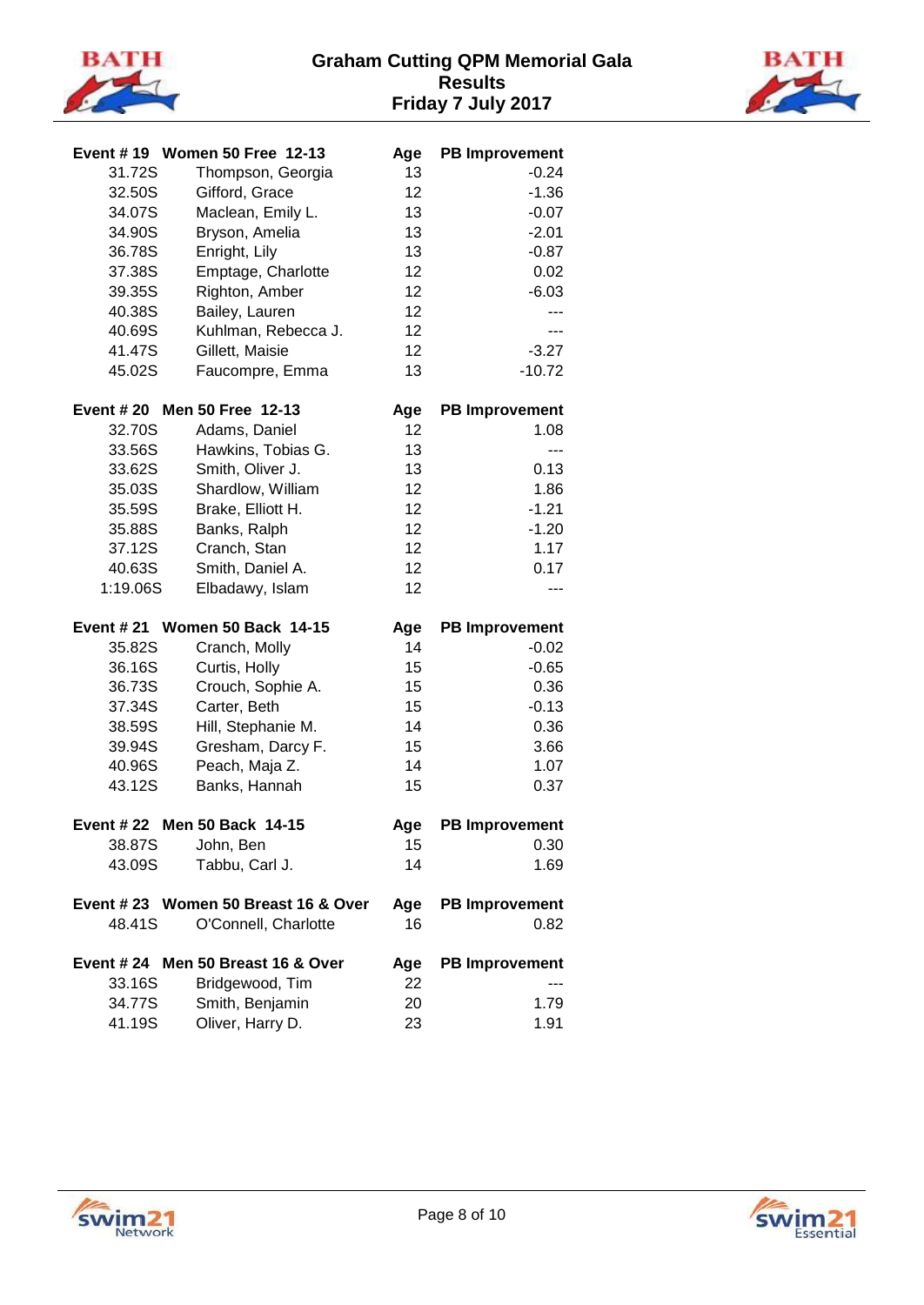



|                  | Event #25 Women 50 Free 11 & Under | Age      | <b>PB Improvement</b> |
|------------------|------------------------------------|----------|-----------------------|
| 33.90S           | Sue, Shania                        | 11       | $-0.11$               |
| 34.22S           | Wood, Talulla                      | 11       | $-1.78$               |
| 35.35S           | Lang, Charlotte E.                 | 10       | 2.91                  |
| 38.78S           | Olesen, Phoebe L.                  | 10       | 2.04                  |
| 41.19S           | Coppard, Abi                       | 10       | $-0.17$               |
| 41.54S           | Luker, Imogen                      | 10       | $-0.39$               |
| 42.86S           | Saunders, Ava                      | 11       | 3.27                  |
| 44.38S           | Thompson, Freya                    | 10       | $-13.36$              |
| 45.06S           | Harvey, Imogen B.                  | 11       |                       |
| 45.21S           | Gresham, Ellie E.                  | 11       | 1.49                  |
| 46.03S           | Heywood, Beth                      | 9        | $-0.60$               |
| 46.31S           | Hamnett, Ella                      | 10       |                       |
| 46.87S           | Wyber, Lily                        | 10       | ---                   |
| 46.97S           | Jackson, Fern                      | 11       | $-4.55$               |
| 47.34S           | Hawkins, Ophelia                   | 10       |                       |
| 47.66S           | Bailey, Sophia M.                  | 10       |                       |
| 47.91S           | Sullivan, Ava R.                   | 11       |                       |
| 48.41S           | Maclean, Sophie J.                 | 9        | 3.43                  |
| 50.25S           | Jauss, Hannah                      | 11       | 0.90                  |
| 51.56S           | Marshall, Lilianna                 | 9        | ---                   |
| 51.83S           | Jackson, Mae                       | 9        |                       |
| 54.13S           | Emptage, Rebecca                   | 11       | 6.65                  |
| 55.09S           | Talks, Ella                        | 11       |                       |
| 56.90S           | Malkin, Leia                       | 10       |                       |
|                  |                                    |          |                       |
|                  |                                    |          |                       |
| 1:00.56S         | Sykes, Beth T.                     | 9        |                       |
|                  |                                    |          |                       |
|                  | Event #26 Men 50 Free 11 & Under   | Age      | <b>PB Improvement</b> |
| 33.03S           | Samways, Francis                   | 11       | $-0.88$               |
| 35.15S           | Maclean, Ben                       | 11       | $-0.65$               |
| 40.95S           | Crouch, Thomas                     | 11       | 0.55                  |
| 47.59S           | Moloney, George                    | 8        |                       |
| 47.66S           | Liu, Tom                           | 9        | 1.34                  |
| 49.41S           | Coppard, Ben                       | 9        | $-3.61$               |
| 52.09S           | Frere, Joshua B.                   | 9        | ---                   |
| 58.82S           | Brake, Harrison G.                 | 10       |                       |
| 1:03.31S         | Timmins, Noah                      | 8        |                       |
| 1:26.63S         | Elbadawy, Momen                    | 11       |                       |
| 1:32.75S         | Alkasab, Amr                       | 10       |                       |
|                  |                                    |          |                       |
|                  | Event # 27 Women 50 Back 12-13     | Age      | <b>PB Improvement</b> |
| 37.66S           | Maclean, Emily L.                  | 13       | 0.54                  |
| 40.50S           | Thompson, Georgia                  | 13       | $-5.47$               |
| 41.69S           | Bryson, Amelia                     | 13       | $-1.93$               |
| 41.79S           | Gifford, Grace                     | 12       | 0.17                  |
| 47.19S           | Emptage, Charlotte                 | 12       | $-8.92$               |
| 47.38S           | Righton, Amber                     | 12       | $-4.63$               |
| 49.03S           | Enright, Lily                      | 13       | $-2.22$               |
| 50.97S           | Kuhlman, Rebecca J.                | 12       |                       |
| 51.86S<br>53.50S | Faucompre, Emma<br>Bailey, Lauren  | 13<br>12 | $-16.37$              |